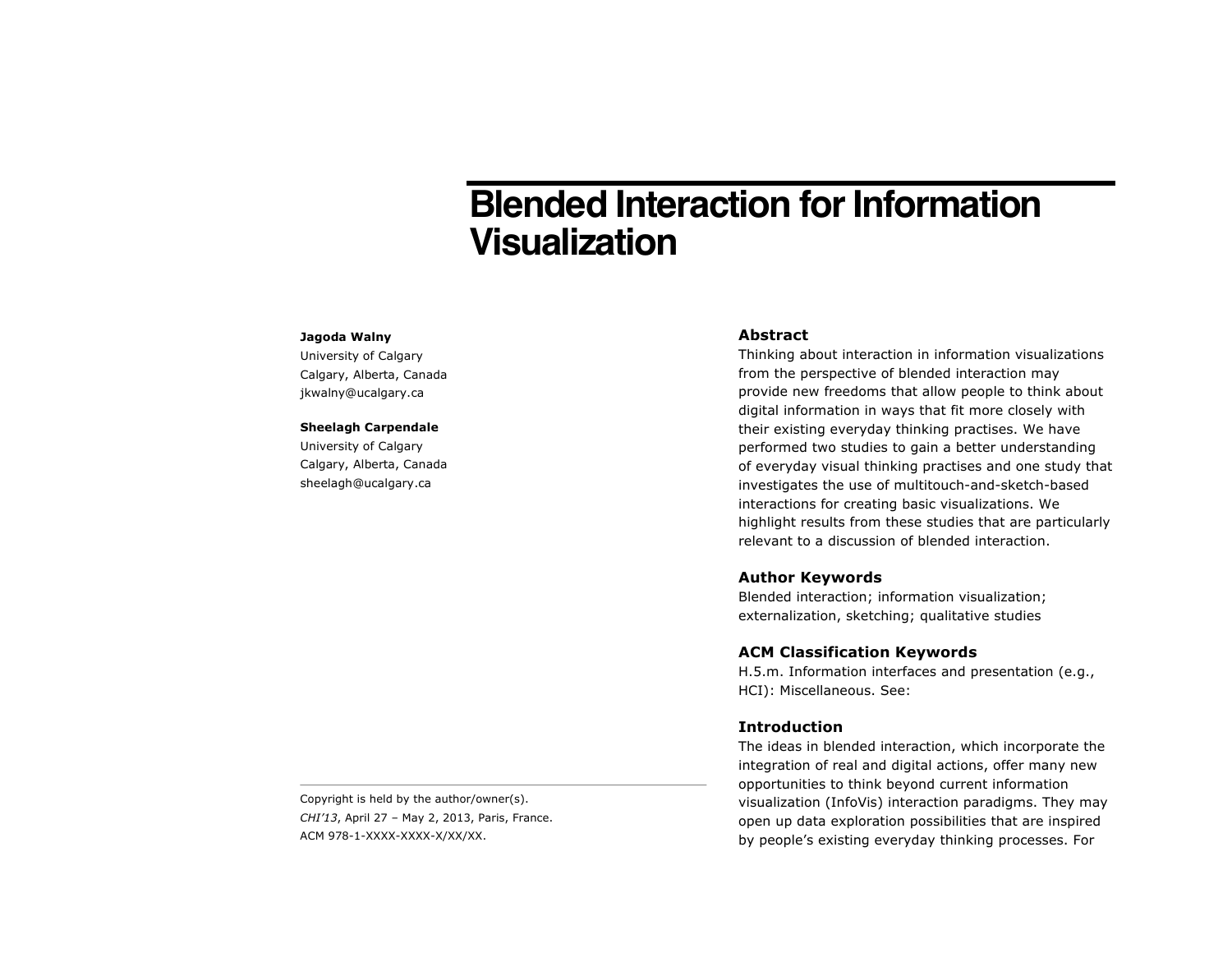example, exploring, analysing, and understanding large quantities of digital information remains a challenge. Blended interaction may augment InfoVis' mission to address this challenge by making interactive visual representations of data.

Our current research in interactive visualizations relates strongly to several of the concepts in blended interaction [3]. Consider, for instance, *externalization* [4], which encompasses the myriad of ways in which humans create and manipulate tangible, external representations of their thoughts as a process that aids their cognition. Externalization, according to Kirsh [4] occurs when we "reify an internal object of thought", in other words, when we turn a thought into something tangible and (usually) visible. Discussions of externalization often reference its usefulness as a memory aid, both for long-term storage and as a temporary holding place for things that don't fit into our working memory. However, Kirsh points out several other reasons why people externalize, among them creating a shareable representation of thought (useful for communication and for thinking together with others) and most importantly, to make our thought processes more efficient. Essentially, externalization is an ad-hoc *tool* that helps reduce the barriers to thinking about a given problem.

We aim to create information visualizations that blend the computational power of the underlying data with everyday externalization practises such as ad-hoc whiteboard sketching. This may enable people to think about digital information in ways more compatible with their own thinking practises.

## **Background**

There is a series of discussions that relate closely to our recent research, including post-WIMP interaction [8]; natural user interfaces [12]; reality-based interaction [2]; and blended interaction [3]. Of these, we feel blended interaction captures most closely the spirit and long-term vision of our perspective.

Post-WIMP interactions include a variety of interactions that go beyond windows, mouse, menus, and pointing including instrumental, proxemic, and touch interactions [5]. Reality-based interaction as described by Jacob et al. suggests that "natural" interfaces benefit from mimicking reality [2]. More recently, Jetter et al.'s concept of blended interaction suggests taking elements from the real world (externalization practices in our applications) and integrating them in the computational domain, resulting in new interactions that have emergent possibilities [3]. For InfoVis, this concept of emergent interactions that can arise from integrating real-world activities with digital information is enticing. In our research we are exploring blending sketch-based practices with digital visual representations.

## **Recent research studies**

To improve our understanding of how best to blend sketching practices with computational access to data, we have conducted three studies.

*Visual Constructs on Whiteboards [9]:*  In this study, we took snapshots of over 80 whiteboards in knowledge workers' offices at a large research institution. We analyzed these qualitatively from an information visualization perspective, focusing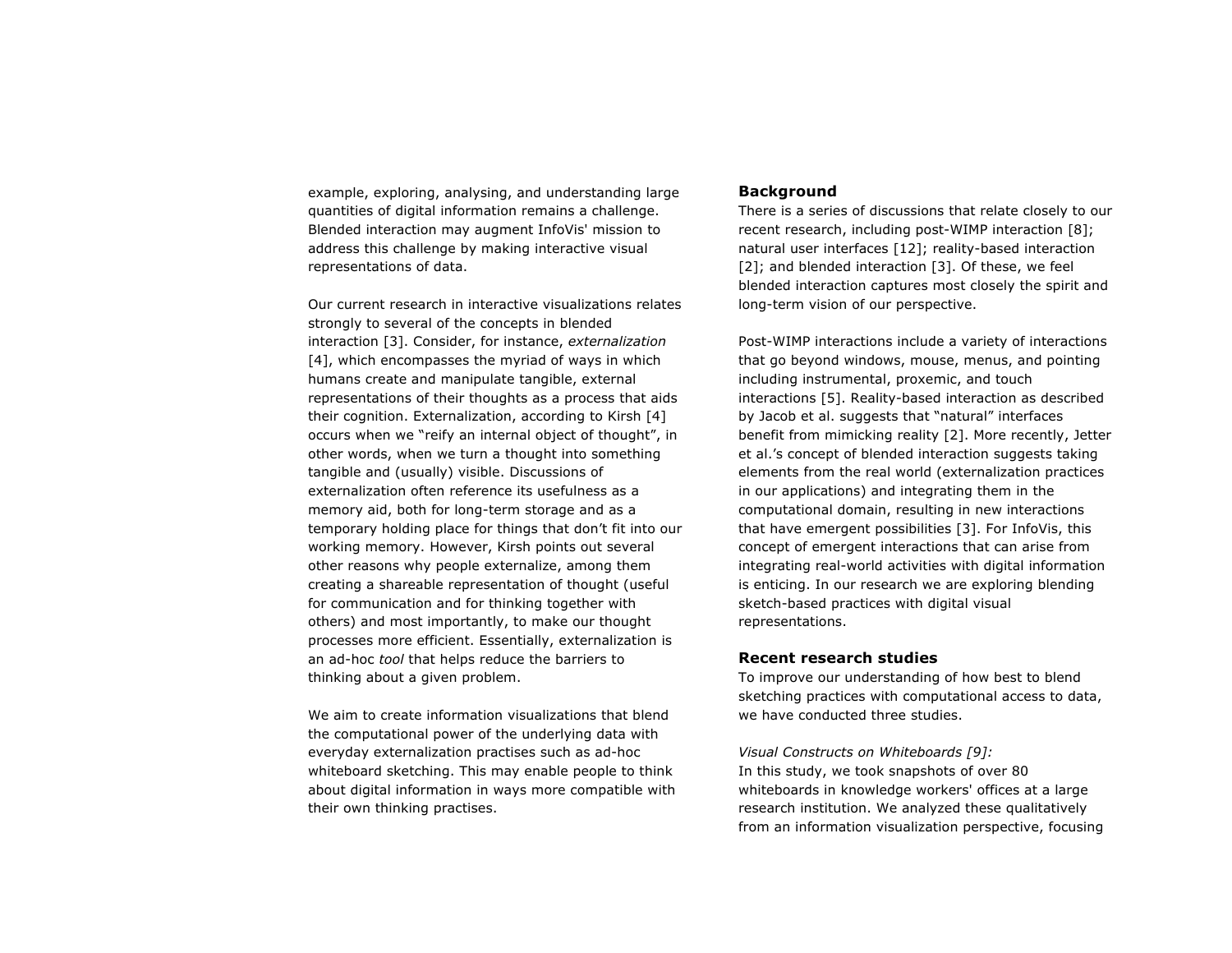on the visual constructs used and the usage of words vs. diagrammatic constructs.

*Lifecycles of Sketches in Software Development [10]:*  To better understand the role of sketches in work practices, we interviewed eight people who develop software about the sketches that were important to their projects. From the interviews, we were able to extract and depict individual sketch lifecycles, detailing the transitions the sketches went through, the media they were created and re-created on (both digital and analog), and the contexts in which they were used.

*Wizard of Oz: Pen and Touch for Data Exploration [11]:*  We performed a wizard of oz study on a prototype system for creating basic InfoVis charts on a pen-andtouch-enabled digital whiteboard. We were interested in seeing how people would approach interactively sketching information visualizations, so our system maximized participants' freedom to choose interactions and minimized used of menus and buttons.

### **Selected results**

In combination, these studies illuminate several aspects that may be of interest to the developing theories of blended interactions. While a more complete synthesis of these results is in progress, in this paper we highlight a subset of the results with respect to the concept of blended interaction.

#### *The importance of sketching*

In our studies and in the literature there is ample evidence that, in everyday thinking situations, it is important that people are able to break free of the restrictions and inefficiencies of their digital tools and create freeform visual representations - sketches - of

their thoughts. This sketching is a common type of externalization. Generally in a knowledge work environment, many kinds of ad-hoc sketches can be found on whiteboards, notebooks, and the proverbial napkins. Other studies of whiteboard usage in offices have also found that sketching is used to "ponder" or "work through concepts" [6] and that one of their advantages is that they can be used to "flexibly generate representations of knowledge" [7].

In our study of sketch lifecycles, several participants found sketching so important to their workflow that they had spent considerable effort considering how they could smooth the transition of their sketches between the various contexts in which they would be used, be it creating a sketch while riding public transit, refining the ideas behind a sketch, sharing one in a meeting, or archiving it for later retrieval.

#### *Use of recognized visual constructs*

Our study of visual constructs on whiteboards suggested that being able to create freeform representations of thought was not only important, but unsupported by commonly available digital tools. For example, one participant worked out a conceptual framework on a whiteboard and explained: "*Because I couldn't do that [in a word processor]. I could create the links, but I couldn't have kind of like a mental picture in my mind of how they relate"* [9]. Another participant preferred his whiteboard drawing to a cleaner, software reproduction of it, saying *"For me to replicate this [indicates whiteboard], [software] doesn't give me enough constructs. Kind of messes up my thought process. You start using artificial shapes and places just to fit it in [with the software]. Over here*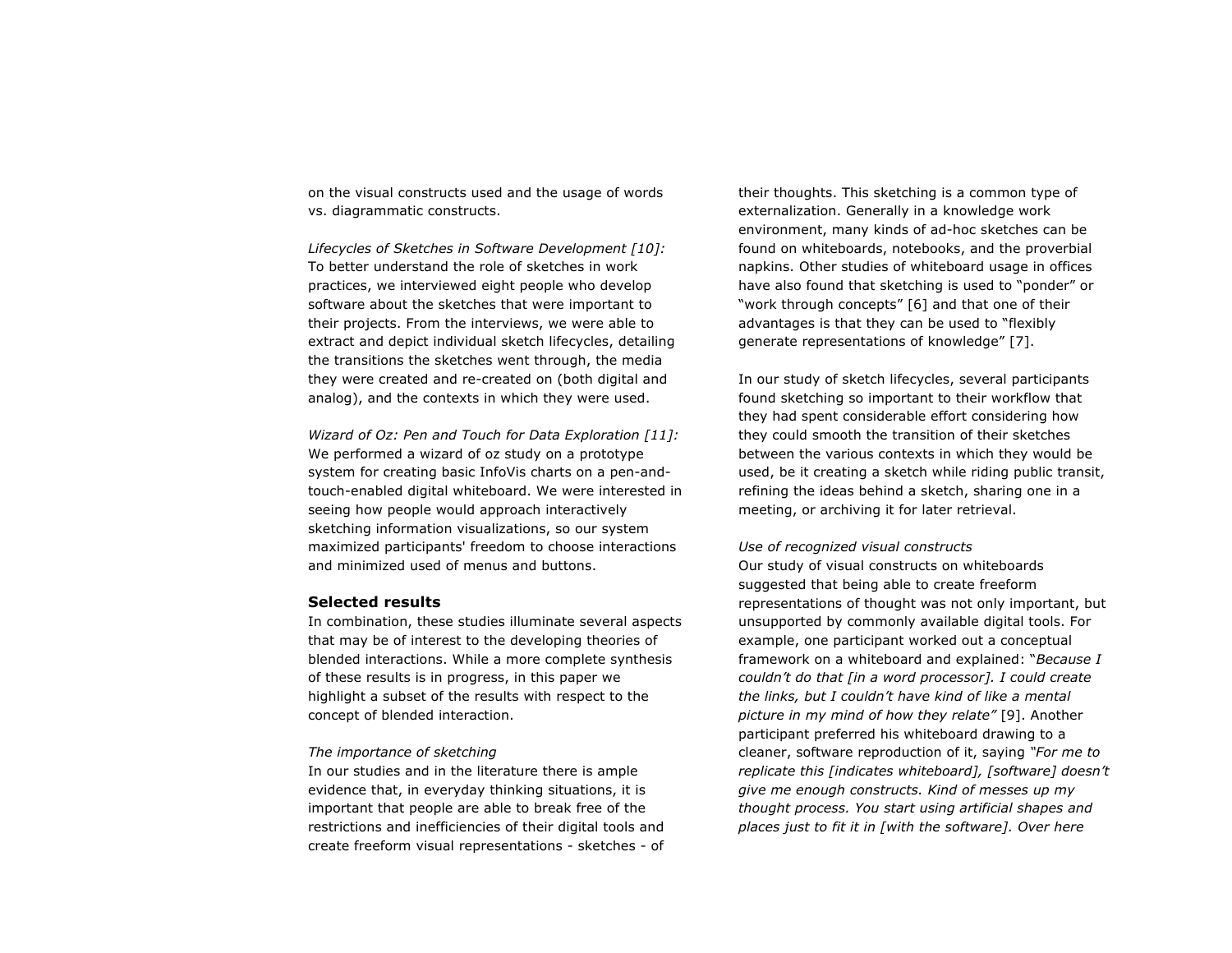*[whiteboard], I can do a lot more thinking. And this [whiteboard] is a lot less stressful"* [9].

*Combining sketching freedoms with data reality*  We have come across some interest in combining the freedoms of sketching with the reality, or accuracy of data. While common usage of whiteboards tended towards "sketchy", inaccurate, conceptual, or abstracted information, it was clear that the inability to combine accuracy and freedom of sketching could be limiting. One participant, who worked with large volumes of data, was worried that any small sampling of data he could reasonably put on his whiteboard would be "*suggestive and possibly be completely* 

*misleading*" [9]. Another participant noted that creating accurate digital representations (of computer graphicsrelated forms) took time and in some cases the rapidity of sketching was more important than precision.

In considering blended interaction for InfoVis, one of the key challenges will be finding ways and places to allow people freedom of visual representation while balancing the inherent restrictions placed upon visual representations of data.

## *Preservation of sketches*

Our sketch lifecycle study demonstrated that while some sketches are transient, others go through several



**Figure 1.** Illustration of selected hand positions used by participants in our wizard of oz study [11]. (Hand positions reproduced directly from video taken during the study).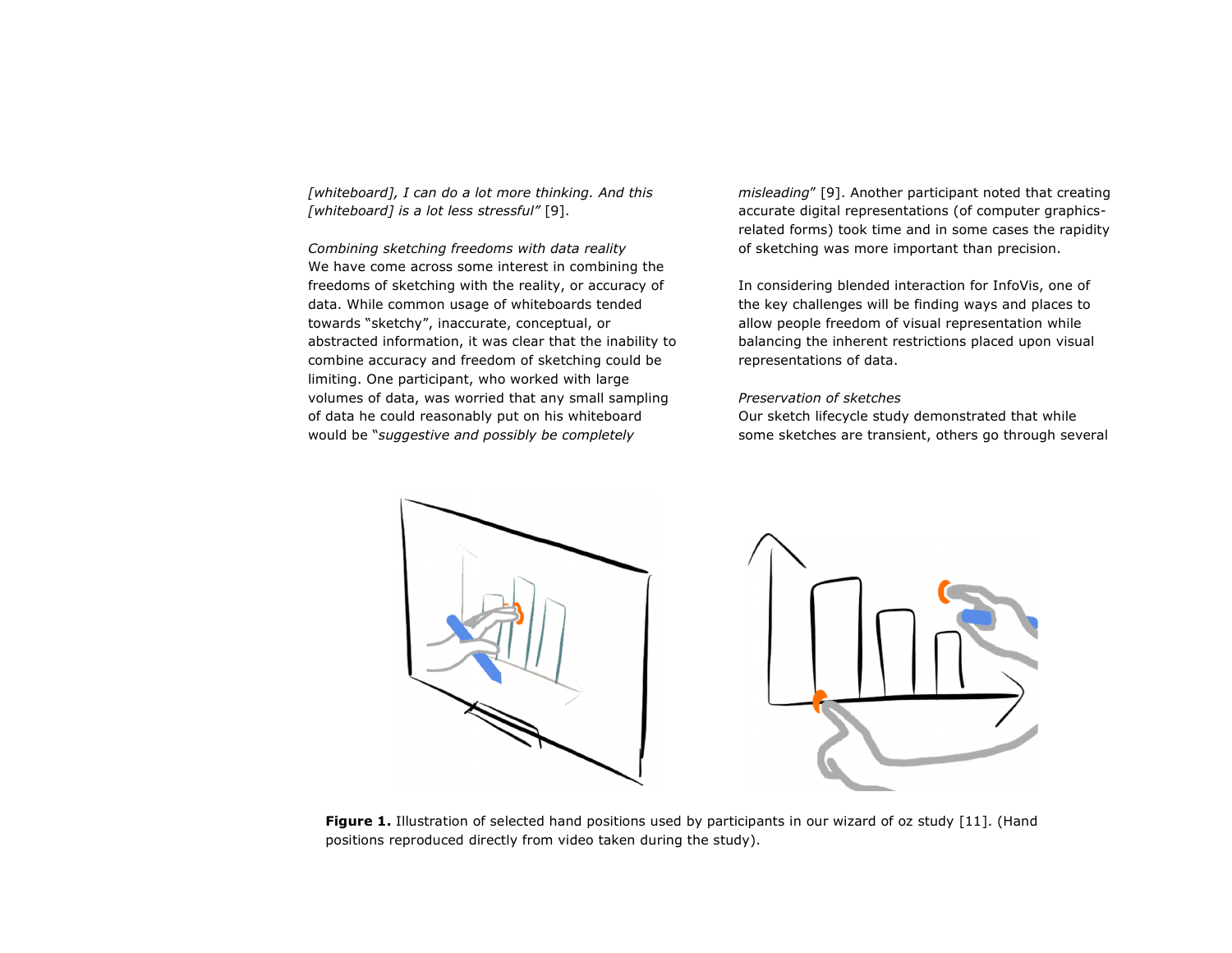iterations and contexts throughout the duration of a project. These sketches can go through several transitions after being created: they can be iterated upon, copied, archived, or discarded. They also may be used in several contexts including personal, group, and sharing with a wider audience. Importantly for blended interaction, we saw that in order for a single sketch to be used in these differing contexts, it was often necessary for people to switch between digital and analog media. For example, in one lifecycle, a sketch was drawn on paper, redrawn on a tablet PC, refined (redrawn and rearranged) on the tablet, shared on the tablet in a meeting, uploaded to several digital archives, and also printed for quick reference for the duration of the project [10].

*Transferable learnability in interaction* One of the results of our wizard of oz study was evidence of *transferable learnability*, which is in agreement with research from psychology on *analogical transfer* [1], in which a principle learned in one case is applied to other cases. Our participants were allowed as much freedom as possible to choose the ways in which they interacted with our system. Some of the interactions we saw tended to be chosen on the basis of real-world experience, particularly when it came to deciding when to use a pen and when to use touch (transferability from the real world). Figure 1 shows a selection of hand positions we observed participants using when they chose to use touch interaction instead of pen interaction. Other interactions were chosen on the basis of previous experience with computers (transferability from previous experience). However, we

also observed a set of interactions transferred from *within* the system. That is, in certain situations, participants figured out how to perform new tasks based on how they had previously completed similar, but not identical, tasks - even when the interaction for the previous task had not been based on the real world or typical computer interfaces [11]. This is evidence that blended interfaces do not need to mimic real-world or even previously learned interactions in order to be easily and rapidly used, though it does point to the importance of internal consistency and providing clear feedback for successful interactions.

### **Conclusion**

In our research towards creating information visualization interfaces that integrate our everyday thinking processes with digital data representations we have conducted a series of studies. Through these studies we have gained a better understanding of sketch-based thinking practices such as how people create, use and re-create a given sketch in a project lifecycle, and how people create and make use of both well-known and entirely new visual representations. Through our wizard of oz study we watched people invent pen and touch based sketch interaction to achieve the tasks we set for them. In these interactions we saw how they pulled interaction ideas from reality, from other software and from previous experiences within the system. Together these results indicate that the idea of developing interactions from a blend of both digital and reality actions may resonate with people.